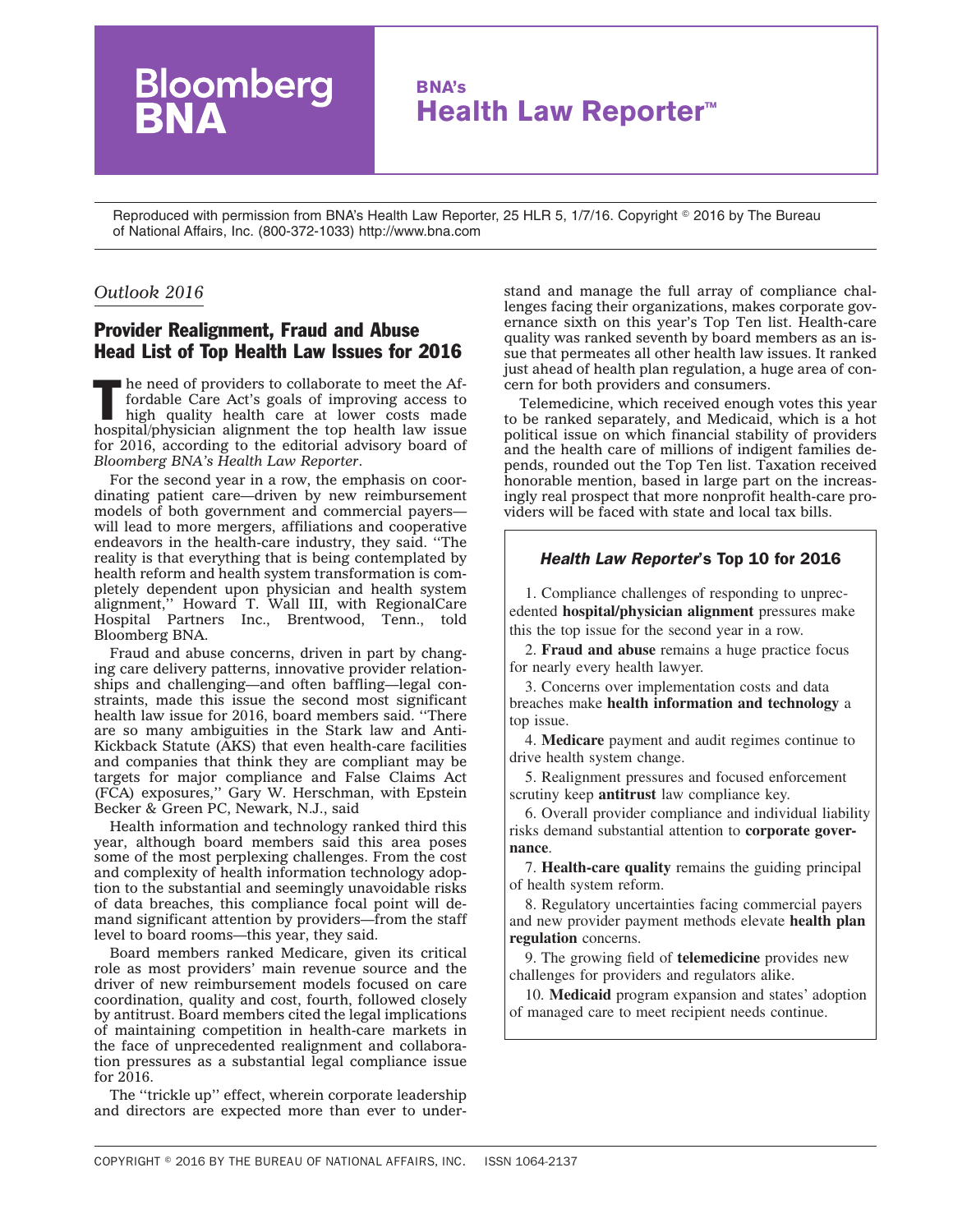### 1: HOSPITAL/PHYSICIAN ALIGNMENT: Affiliation-Driven Concerns Lead Top Ten

Hospital/physician alignments, along with several other types of transactions, including health-system consolidations and mergers and acquisitions (M&A) throughout all segments of the health-care industry, made 2015 a banner year for affiliations—and the trend is expected to continue and grow through 2016, advisory board members said.

Following 2015's flurry of alignment activity, ''2016 promises to be another record year,'' according to Dawn Crumel, with Sheppard, Mullin, Richter & Hampton LLP, Washington. She predicted that the ''high level of health-care transactional activity'' won't be slowing down any time soon.

John R. Washlick, with Buchanan Ingersoll & Rooney, Philadelphia, agreed, saying that each ''year seems to set a record over the previous year, and 2015 was no exception.''

Alignment is ''a real game changer for health care'' because it provides incentives for hospitals and physicians to work together to share reimbursement, Mark A. Kadzielski, with Pepper Hamilton LLP, Los Angeles, said.

Transactions Involving Physicians. The trend toward alignment began several years ago, with hospitals and health systems acquiring physician practices. Rather than slowing down, this trend could accelerate, according to Phil Zarone, with Horty Springer & Mattern PC, Pittsburgh. Gary Herschman suggested that even physicians who previously ''stayed on the sidelines'' may begin aligning with hospitals and health systems.

### Alignment is ''a real game changer for health

care'' because it provides incentives for hospitals

#### and physicians to work together to share

### reimbursement.

MARK A. KADZIELSKI, PEPPER HAMILTON LLP, LOS **ANGELES** 

Gerald M. Griffith, with Jones Day, Chicago, told Bloomberg BNA that payment model changes, along with the "increased cost and complexity of operating a private practice'' will lead more physicians to seek out alignments that will provide job security and a more reliable source of income.

Howard Wall said providers will be challenged to adopt a ''multi-disciplinary, team-based, patientcentered approach to care and transform traditional medical staff models to reflect the new ways of delivering care,'' all designed to lower costs and improve quality.

The ''struggle is how to create economic models, such as traditional employment, co-management or gainsharing—to name a few—that create economic incentives to encourage behaviors that will improve patient safety and lower costs without running afoul of the AKS, the Stark law or other laws,'' Wall said.

At any rate, the life expectancy of a small physician group is limited, even in rural areas, Kadzielski said. Independent physicians and hospitals are ''an endangered species," he added.

According to Jack A. Rovner, with The Health Law Consultancy, Chicago, alignments follow ''two parameters, each with important implications for health-care delivery.'' Hospital acquisitions of physician practices are seen as ''primarily a defensive move to preserve the hospital business model, lock in physician referrals and retain or expand extra 'facility fee' revenue.''

The second model encompasses ''clinicallyintegrated physician-driven alignments,'' Rovner said. In this model, physicians remain independent but collaborate ''resources, oversight and management to improve care quality, coordination and convenience.''

Facility Fees May Slow Alignment. One development that could slow down this trend is the exclusion of offcampus outpatient departments from reimbursement under Medicare's outpatient prospective payment system (OPPS), Washlick told Bloomberg BNA. Hospitals might become reluctant to acquire practices that no longer qualify for provider-based status, he said. To qualify, a practice would have had to have been located on, or relocated to, a hospital campus before Nov. 2, 2015, he said.

Legislation implementing this rule was ''designed to result in a more level playing field between hospitals and physicians providing medical services'' who are similarly situated to hospitals but don't receive the ''special treatment afforded hospitals under providerbased rules,'' Washlick said.

Rovner said the elimination of hospital facility fees on outpatient procedures covered by Medicare, especially if commercial payers follow suit, ''significantly may reduce'' incentives for alignments.

Legal Issues. Hospital/physician alignment greatly impacts many issues, including ''deciding whether to use the medical staff peer review process or the HR process when quality or behavioral concerns are raised,'' Zarone said. Hospitals that employ physicians also have liability risks under employment discrimination laws, he said.

Katherine Benesch, with Benesch & Associates LLC, Princeton, N.J., added that issues may arise over the effect an alignment can have on a physician practice's agreements with insurers. Does the hospital ''assume the physicians' contract for reimbursement with the plan and, if so, at what rates?'' Benesch also asked whether a hospital that has a separate contract with the same insurer can charge a higher rate for physician services provided at the hospital than the physician previously charged for office-provided services.

Contract language addressing these issues ''often muddies the waters significantly,'' Benesch said.

Vickie Yates Brown, until recently with Frost Brown Todd LLC, Louisville, Ky., told Bloomberg BNA that the traditional medical staff model for hospitals is ''in a state of flux'' due to alignment changes. The new year ''will likely require physicians and hospitals to examine the implementation of new models and contractual relationships that protect all parties and better address these changing dynamics,'' she said. Brown provided her thoughts before she was appointed Secretary of Kentucky's Cabinet for Health and Family Services.

As the medical staff model gives way to the employed physician model as a result of alignments, physician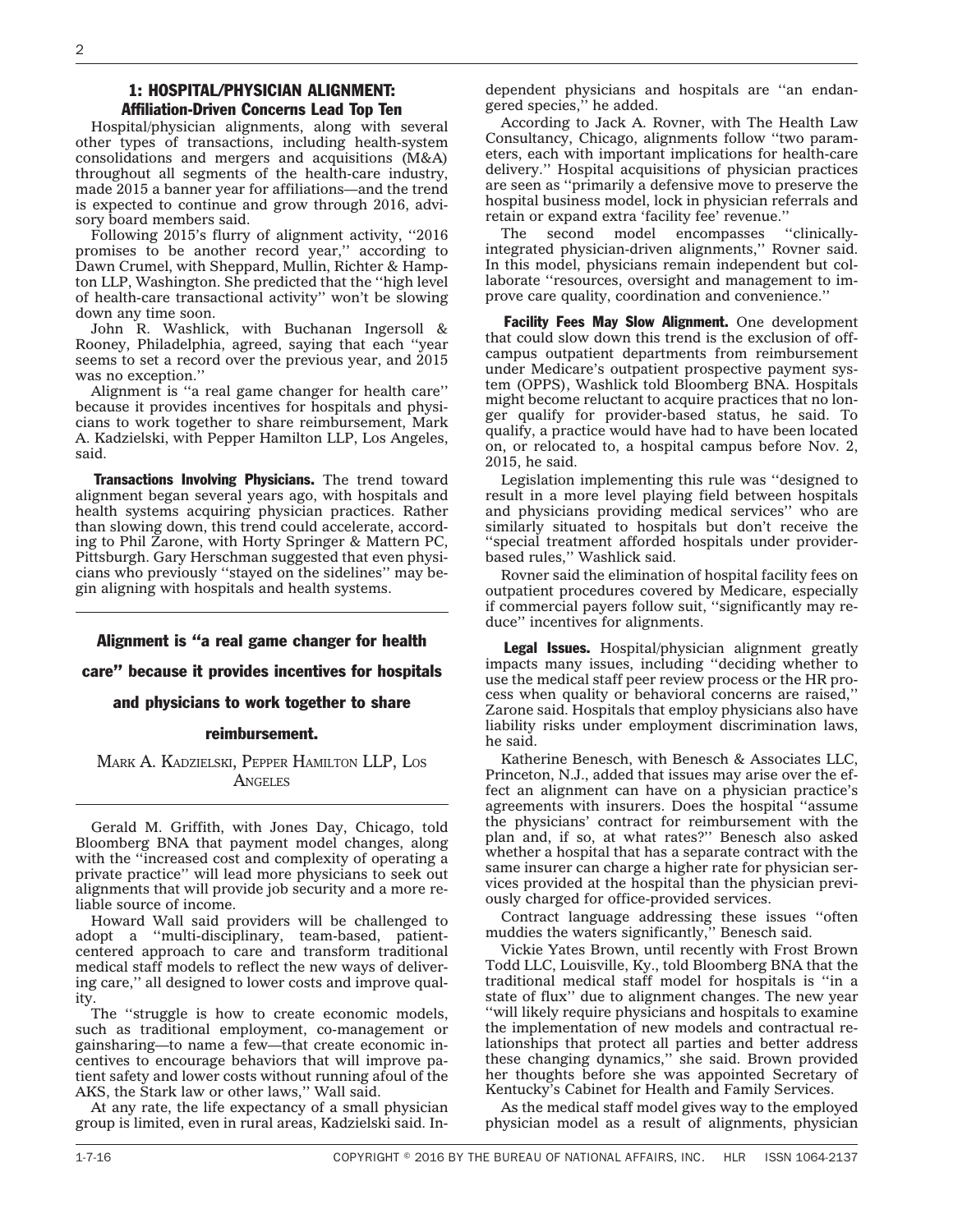compensation issues could arise, Kim H. Roeder, of King & Spalding LLP, Atlanta, said.

The corporate-practice-of-medicine doctrine also could prove to be a challenge in states where the doctrine still thrives, Kadzielski said.

Kadzielski also told Bloomberg BNA that, in the rush to align, few people are ''paying attention to details.'' That, ultimately, will give rise to many legal issues, including how consolidated systems, providers and payers will manage their combined information so as not to violate the Health Insurance Portability and Accountability Act (HIPAA).

He also noted that negligent credentialing issues could arise. With hospitals anxious to align with physician practices, they might not be doing a thorough job of vetting the physicians, he said.

In short, in the rush to get an alignment done, the liability issues are being pushed ''down the road,'' Kadzielski said. These issues will be ''percolating,'' possibly for months or years, and managing them after-thefact will be ''time-consuming and costly,'' he said.

#### It is important for ''hospitals and physicians to

#### figure out the next steps in the event they need to

### unwind their alignment arrangements.''

MICHAEL F. SCHAFF, WILENTZ, GOLDMAN & SPITZER PA, WOODBRIDGE, N.J.

Thomas Wm. Mayo, with SMU/Dedman School of Law, Dallas, called other ''spin-off issues'' associated with new alignment strategies, including antitrust, governance and fraud and abuse concerns, "daunting.

Evolution of New Alignment Approaches. As for the future, Herschman said that many arrangements entered into three-to-five years ago are coming up for renewal. It is not clear whether most of those arrangements will be renewed or, if they are, on what terms, he said.

''There are now many more national and regional strategic and private-equity backed companies acquiring—and looking to acquire more—physician practices, and, thus, physician groups now have alternative options for the future.''

Michael F. Schaff, with Wilentz, Goldman & Spitzer PA, Woodbridge, N.J., said that, in 2016, it will be important to review the lessons learned from both successful and unsuccessful alignments. ''These lessons can be helpful when structuring new ways for physicians and hospitals to align their interests.'' It is also important, he said, for ''hospitals and physicians to figure out the next steps in the event they need to unwind their alignment arrangements.''

J. Mark Waxman, with Foley & Lardner, Boston, warned that ''we do not know what the delivery system will look like even in the short term.'' While some experts ''have speculated about the ability to sustain the current pace of M&A activity, with health plan mergers, hospital mergers and affiliations, and physician group acquisitions and consolidations, the system is clearly in flux.'' Where it will end up ''is not clear,'' Waxman said.

**Consolidations, M&A Activity.** The consolidation trend will have an effect on medical staffs, Lowell C. Brown, Arent Fox, Los Angeles, said. As providers become more clinically integrated, ''hospital medical staffs and their counterparts in similar organizations (like ambulatory surgical centers and large medical groups) will continue to become less influential regarding policy and business decisions made by hospitals and health systems.''

Not all health-care industry transactions are taking the form of traditional mergers and acquisitions. Washlick said new ''market models are emerging where hospitals, health systems and physicians are combining to form clinically integrated networks.'' By doing so, they are able to preserve their independence, their governance models, charitable missions and corporate operations.

At the same time, many of these providers, including ''single-site community hospitals and small hospital systems, are struggling to maintain independent governance and continue their community commitment,'' Washlick said.

Griffith noted that ''financially troubled providers unable to keep pace with the changing payment models and required investment will get swallowed up by larger systems or drift into bankruptcy.''

''Consolidation in virtually every segment of the health-care industry is growing,'' Kirk J. Nahra, Wiley Rein LLP, Washington, said. Realistically, the country may be left with ''only a small number of competitors in many major market segments.'' The government ''will be faced with substantial challenges on how to handle this growing concentration in many of these key markets,'' he said.

### 2: FRAUD AND ABUSE: Stepped-Up Enforcement Efforts Expected in 2016

A perennial concern for health-care lawyers, fraud and abuse enforcement is near the top of the list of health law issues for 2016 according to advisory board members.

They cited not only an increase in the volume of enforcement actions under the Stark law, the FCA and the AKS, but also a provision in the recently signed Bipartisan Budget Act of 2015 allowing for increased civil penalties in fraud and abuse actions.

Pace of Enforcement Actions. According to Robert L. Roth, Hooper, Lundy & Bookman PC, Washington, ''we seem to be entering a year where enforcement actions will overshadow regulatory issues.''

Jack Rovner said that ''government enforcement and whistleblower actions should continue unabated or indeed, with increased vigor.'' Government wins in cases such as *[United States ex rel. Drakeford v. Tuomey](http://src.bna.com/CM) [Healthcare Sys. Inc.](http://src.bna.com/CM)* (D.S.C., No. 3:05-cv-2858, *settled* 10/16/15), ''expand the scope of the federal fraud and abuse laws and FCA coverage.''

The settlement in that case helped the hospital avoid a \$237 million damage award that had been confirmed by the U.S. Court of Appeals for the Fourth Circuit. The award was based on a jury's finding that the hospital engaged in a scheme to pay physicians for referrals.

Gary Herschman said that ''the *Tuomey* decision and other recent major settlements demonstrate that increased enforcement is further snowballing, with no end in sight.''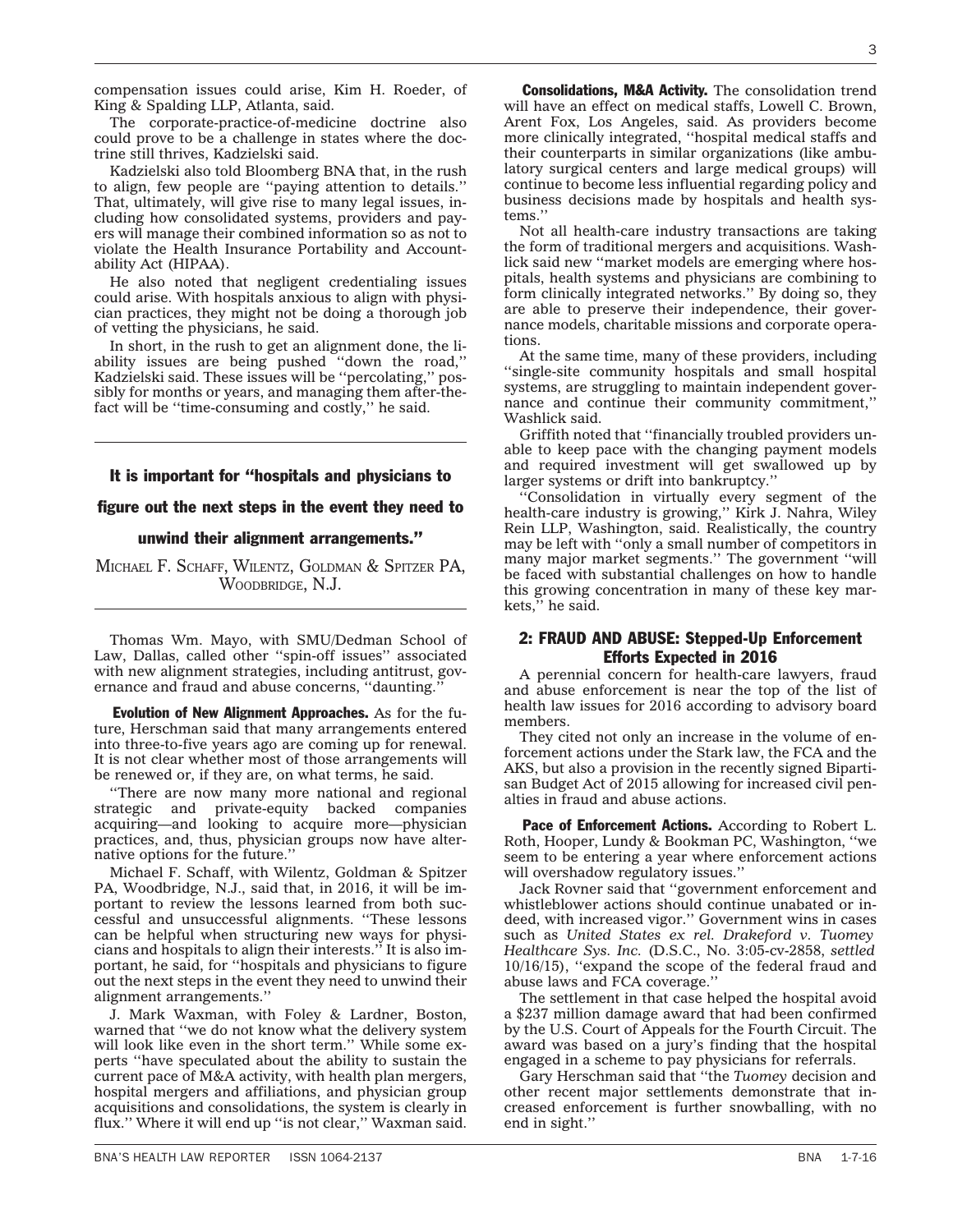Michael Schaff agreed, pointing to the fact that the Health and Human Services Department created a new litigation team within the Office of Inspector General to pursue actions under the FCA and AKS, following a 2015 OIG fraud alert ''that warned physicians to carefully consider their compensation arrangements so as not to incur penalties by violating the AKS.''

Increased Civil Penalties. The Bipartisan Budget Act will require federal agencies to impose higher civil penalties, a ''development that should raise significant concern within the health-care industry for a number of obvious reasons,'' said Sanford V. Teplitzky, with Ober Kaler, Baltimore.

In particular, Teplitzky expressed concern with the law's mandate to adjust the civil penalties for inflation and to implement a ''catch-up'' to reflect Consumer Price Index increases that have occurred since 1999 the last time the Department of Justice increased the FCA penalties.

Acknowledging that the OIG or DOJ rarely has imposed the maximum penalties available to them, Teplitzky said that ''the pure mathematical calculation of penalties will no doubt serve to restrict even further the realistic ability of health-care providers to get their day in court.''

### ''The pure mathematical calculation of penalties

### will no doubt serve to restrict even further the

### realistic ability of health-care providers to get their

#### day in court.''

SANFORD V. TEPLITZKY, OBER KALER, BALTIMORE

He added that ''this is particularly true under the FCA where the courts are required—upon confirmed proof of the submission of false claims—to impose at least the minimum penalty amount per claim.''

Individual Responsibility. "The year of the whistleblower, 2015, is a precursor to 2016, the year of individual responsibility,'' Dawn Crumel said.

She pointed to the memo released by Deputy Attorney General Sally Yates in which she announced a new emphasis on holding corporate executives individually accountable for corporate wrongdoing. The memo will require increased focus on individuals within healthcare providers' compliance programs, Crumel said.

She added, ''given the potential for exclusion of individuals, the Yates memo has a particular effect of having in-house counsel hiring more outside counsel to represent individuals as investigations of potential compliance issues occur.''

**Compensation Arrangements.** Howard Wall warned of increased compliance requirements that providers must consider before entering into compensation arrangements that might trigger a fraud investigation.

''It no longer seems adequate to obtain third-party opinions on issues like fair market value and commercial reasonableness at the outset of an arrangement,'' he said. Now, ''the standard seems to suggest the need

for ongoing monitoring and modification of the arrangement in light of facts and circumstances.''

Wall added, ''providers who believe that they can take comfort in a compensation arrangement that was fair market value, set in advance and did not take into account the volume or value of referrals may be surprised as theories of health-care prosecutions and investigations continue to evolve.''

John Washlick pointed to one bright development for providers worrying about compliance. ''Recent proposed amendments to the Stark regulations published by the Centers for Medicare and Medicaid Services under the 2016 Physician Fee Schedule should reduce the number of self-disclosures under the Stark self-referral disclosure protocol (SRDP) for a number of technical violations involving, in particular, what constitutes a written agreement, expired terms and unsigned agreements.''

Teplitzky agreed. ''While CMS continues to underestimate the time and expense of preparing a disclosure, its apparent willingness to make changes in the Stark exceptions and to the SRDP is a positive development that should improve both the experience and the outcome of Stark voluntary disclosures,'' he said.

**60-Day Rule Guidance.** Mark Waxman said he hopes that 2016 will bring additional guidance from the enforcement agencies to assist providers in avoiding fraud investigations. ''Unless there is additional governmental guidance on such things as the 60-day repayment obligation, or the scope of the exemptions in the face of risk-sharing arrangements that do not quite fit in the safe harbors, the exposure to an unforgiving environment will only continue to go up," he said.

He added, ''this threatens a great number of arrangements that do not drive up cost, or result in duplication, but may involve closer patient caring relationships.''

The 60-day rule requires a provider to disclose and return an identified overpayment within 60 days or risk exposure to ''reverse'' FCA liability.

According to Douglas Ross, with Davis Wright Tremaine, Seattle, the first court case to interpret the 60 day rule, *[Kane v. HealthFirst, Inc.](http://www.bloomberglaw.com/public/document/ROBERT_P_KANE_By_and_on_Behalf_of_the_United_States_of_America_Re)* (No. 11-2325, 2015 BL 249012 (S.D.N.Y. Aug. 3, 2015)), ''adopted a definition of 'identify' that the judge conceded was impractical—one that hospitals simply will not be able to satisfy in many instances.''

Teplitzky agreed, saying that ''the real life problem is that many of the situations that may lead to an overpayment—for example based on technical or procedural noncompliance with Stark—are complex and heavily fact-dependent.''

He said that, as a result, there is a ''real potential that significant effort and expense will be required, even where there is absolutely no abuse or harm to the federal programs or, more importantly, to their beneficiaries.''

HHS is expected to release the final 60-day rule sometime in February, according to its regulatory agenda released in November.

New Delivery Systems. Teplitzky pointed to recent fraud and abuse waivers provided to accountable care organizations (ACOs) operating within the Medicare Shared Savings Program as evidence that the government is looking to encourage these new delivery systems and collaborative models.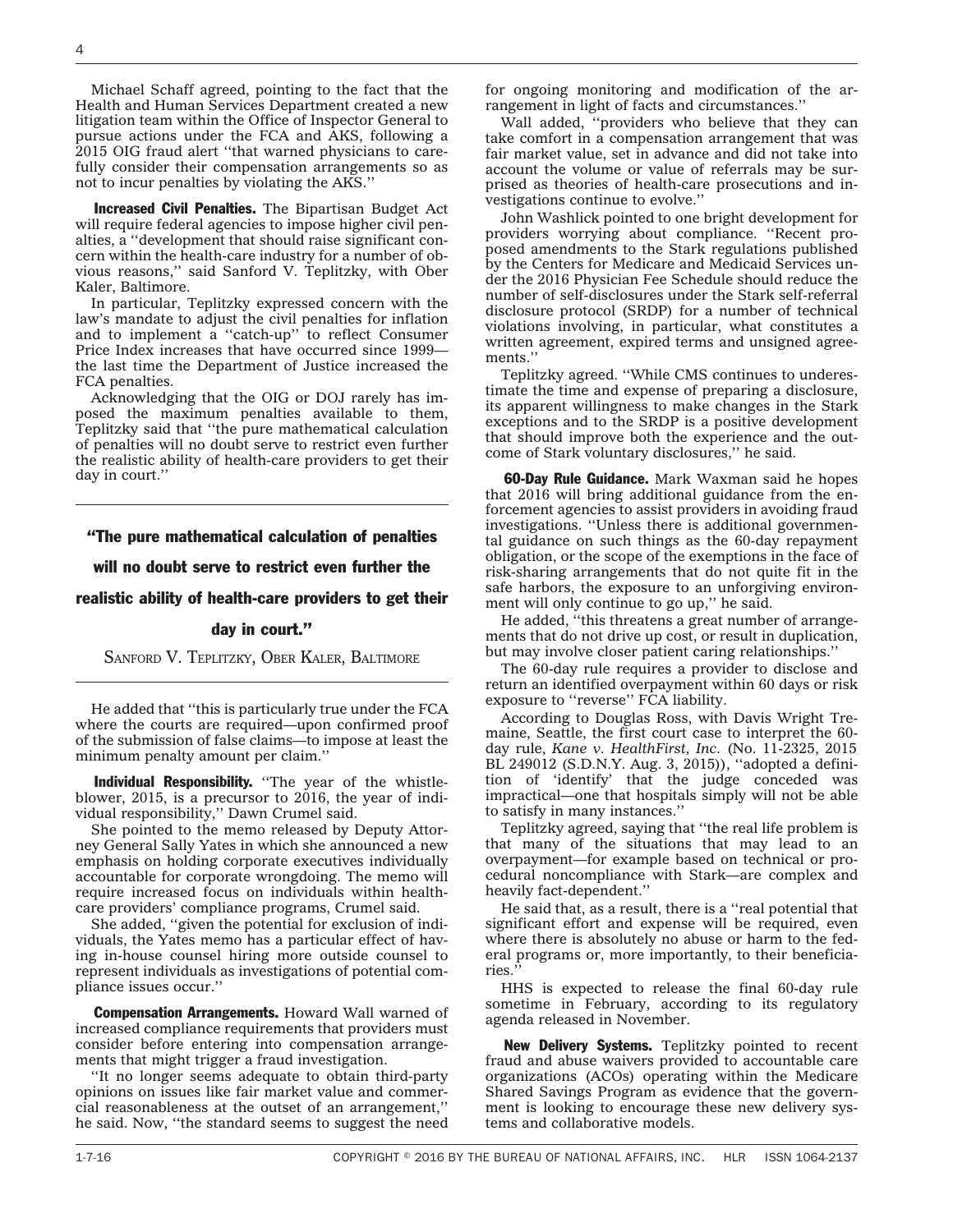''CMS and Congress continue to encourage the development of new and alternative health-care delivery systems that have the potential to improve quality of care and reduce costs,'' he said.

However, Teplitzky noted a long-standing concern that ''the fraud and abuse laws were enacted during a time when the health-care delivery participants were expected to stay in silos in which each played its own role and billed for its own services.''

With the rise of ACOs and other collaborative practice models, Teplitzky said that fraud and abuse waivers for these models are encouraging and show that the agencies are taking a closer look at how they can remove burdensome and unnecessary barriers to developing these systems.

### 3: HEALTH INFORMATION AND TECHNOLOGY: Data Security, Rapid Change Pose Risks

Health information and technology ''needs to be high on the list of provider risks and opportunities,'' Richard Raskin, with Sidley Austin LLP, Chicago, told Bloomberg BNA. The risks include data breaches, HIPAA compliance, and failures to meet market demands, while changes in technology, like the development of Big Data, ''hold out the prospect of improved care and enhanced reimbursement,'' he said.

Interoperability. The topic of health information and technology ''encompasses many different and somewhat unconnected topics, each important in its own right,'' Kirk Nahra said. The first of these topics is interoperability.

"Interoperability is a big thing," Kim Roeder said. ''Determining how systems can share data in a meaningful way is taking up a tremendous amount of time and resources,'' she said.

''It's become painfully evident in working with clinically integrated networks (CINs) and other types of alignment structures that one of the most important factors and biggest budget items is information technology,'' Roeder said. Getting all the systems used by various members of a CIN or ACO to work together without violating HIPAA—is challenging.

Elisabeth Belmont, with MaineHealth, Portland, Maine, also sees interoperability as a big issue because a failure to achieve interoperability raises the risk of losing meaningful use incentive payments, Stark law exceptions and AKS safe-harbors. T.J. Sullivan, with Drinker Biddle & Reath LLP, Washington, added that there reportedly ''has been some progress toward interoperability, but the federal government will have to keep the pressure on to keep efforts moving.''

Big Data and Nontraditional Data Sources. New and nontraditional data sources also may prove challenging, Nahra said. The health-care industry is finding ''all kinds of new data that can be useful, but the legal/ regulatory structure simply is not keeping up at this point,'' he said.

The ''overall issue in 2016 will be what the rules are for all of this new data, aside from legal and regulatory concerns,'' Nahra said. Nearly every company that deals with health-care information ''will need to develop an appropriate data strategy that balances business and health-care opportunities with the evolving legal and regulatory structure,'' he added.

Belmont also noted concerns about the use of alternative sources of data. Wearable technologies that mea-

sure health data, like Fitbit, ''can provide researchers access to vast stores of biometric data'' that they can use to test hypotheses and treatment outcomes, she said. Additionally, government payers have ''vast stores of billing data that can be mined to promote high quality care and prevent billing fraud.'' Hospitals and other big providers ''increasingly are using big data to assist with treatment decisions,'' Belmont said.

Given the increasing focus on big data, ''health-care providers should ensure that their 2016 compliance programs incorporate data governance plans with respect to decisions on how big data will be used, shared or released,'' Belmont said.

Cybersecurity and Data Breaches. As more and more health records are digitized, ''the potential for massive hacks—not to mention the everyday, garden-variety data breach—becomes greater and greater,'' Tom Mayo said. Cybersecurity is ''the 800-pound gorilla in the room,'' he said.

''Cyber is a confusing and overly dramatic buzzword, but it is clear the health-care industry faces major threats to its systems and operations, relating to both the protection of personal data and the safe and efficient operation of the health-care system,'' Nahra said. A cybersecurity law recently passed by the Senate carves out the health-care industry for ''special attention,'' Nahra noted.

### Cybersecurity is ''the 800-pound gorilla

### in the room.''

THOMAS WM. MAYO, SMU/DEDMAN SCHOOL OF LAW, DALLAS

''Cybersecurity is more important than ever in the health-care setting,'' Mark Kadzielski said. Between 2010 and 2014, 37 million health-care records were exposed through data breaches, and in the first part of 2015 alone, nearly 100 data breaches led to the disclosure of more than 99 million health-care records, he said. Thus, ''proactive cybersecurity programs are essential for health-care providers to avoid, or at least minimize liability associated with data breaches. ''Proper staff training to avoid and respond to cyber attacks will help build the needed culture of cybersecurity in health-care organizations,'' he said.

Sophisticated hackers and cybercriminals pose the ''primary security threats for health-care organizations today,'' said Reece Hirsch, with Morgan, Lewis & Bockius LLP, San Francisco. Michael Schaff agreed. He said that HIPAA compliance is ''rapidly becoming a means for health-care providers to protect their very existence.'' But Hirsch warned that ''mere compliance with the HIPAA Security Rule is not sufficient if current cyber risks are not being taken into account.''

Dawn Crumel advised that health-care organizations ''should have multiple layers of defense and frequently assess their risk to ensure the security of protected health information.''

Kadzielski highlighted the cost of cyber breaches, noting that the price is in the ''billions of dollars'' once the damages paid to patients, penalties paid to federal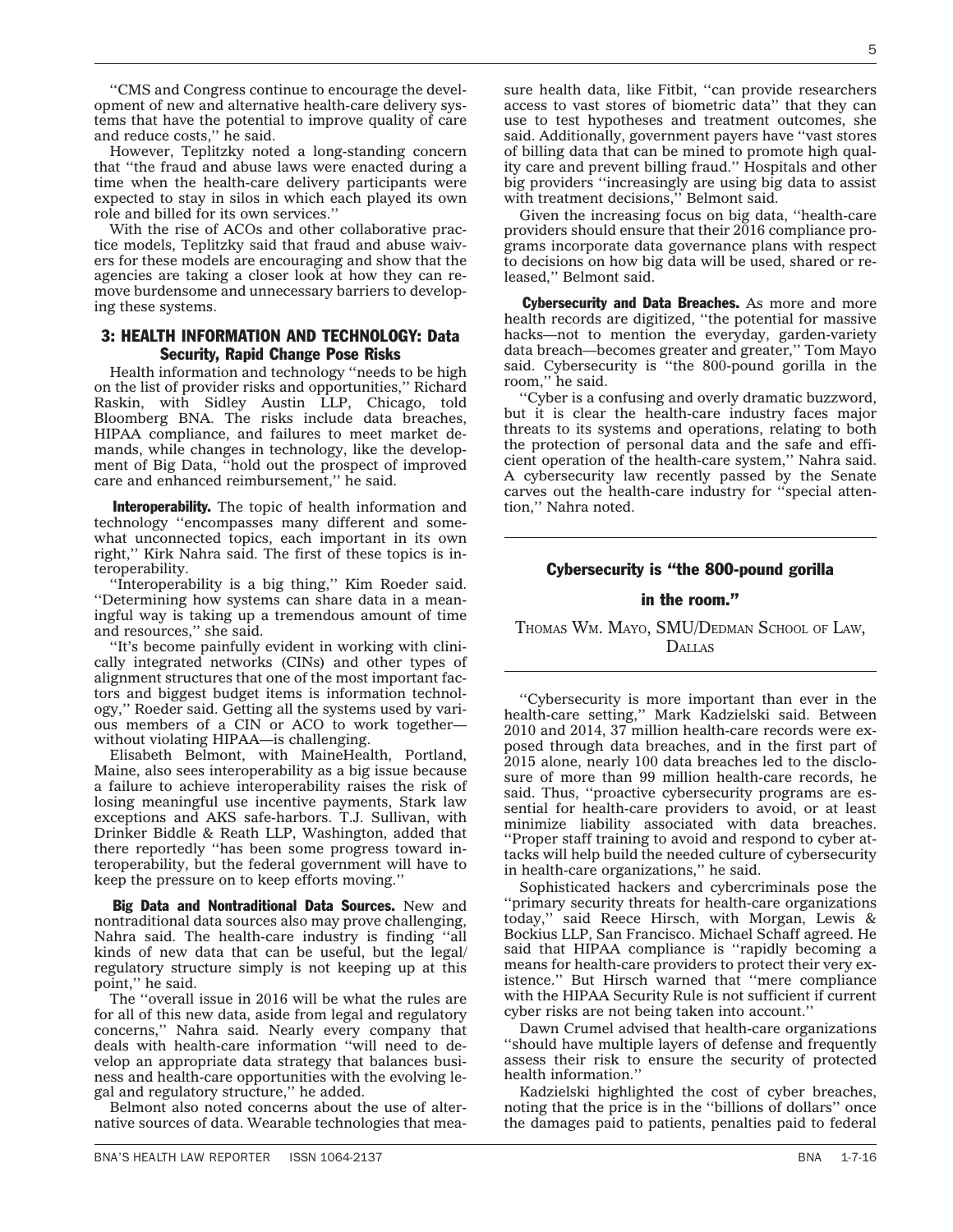and state regulators and the costs of employing consultants to find and repair breaches are factored in.

The ''expense of addressing a data breach is enormous,'' Gerry Griffith told Bloomberg BNA, adding that the ''potential exposure to third parties,'' including patients and government regulators, ''is potentially even more staggering.''

**Employee Data Breaches.** Less sophisticated, but of just as much concern, are privacy breaches caused or perpetrated by health-care workers. Katherine Benesch said ''confidentiality remains a subject to sloganeering on wall posters but still is not internalized by healthcare workers and hospital employees.'' Those employees ''need to understand what 'confidentiality' really means,'' she said.

Benesch also said health-care workers may become confused by the sheer amount of information available to them. Health-care providers must ''become more proficient in privacy protections and the appropriate use of confidential data and related technologies to care for patients,'' she said.

John Washlick expressed concern that efforts to stop data breaches ''will force providers to divert resources away from ensuring the physical safety of patients to safeguarding patient data.''

Focus of In-House Counsel. Health information and technology issues are just as important, if not more so, to in-house counsel. Belmont listed several issues she will be watching in 2016, including the "increased focus on the safe design, implementation and use of health IT to promote patient safety.'' She said the *Health IT Safety Center Roadmap*, released by the Office of the National Coordinator for Health Information Technology in July 2015, provides a path for progress in the field of health information technology-related patient safety.

Electronic health information blocking also will be a thorny issue because states have begun looking into whether such practices are being used as a tool by health systems to coerce physicians to join their networks. On the other hand, prohibitions on information blocking have ''the potential to create conflict with patient authorizations, proprietary rights and breach notification obligations.'' The rules also possibly may conflict with laws requiring more stringent protection for certain patient information, including mental health and HIV records, Belmont said.

Hirsch added that the ''long-delayed HIPAA Phase 2 audits will begin in early 2016.'' While the odds of particular organization being audited appear to be ''fairly low,'' the Phase 2 audits likely will ''provide important insights into future Office for Civil Rights enforcement initiatives.''

### 4: MEDICARE: Changes to Reimbursement, Alternative Payment Methods

Although Medicare is always a top ten health law issue, 2016 will feature new challenges involving the continuing evolution of reimbursement regimes, advisory board members told Bloomberg BNA. Questions in the coming year also will revolve around the number of baby boomers becoming Medicare-eligible and program solvency, they added.

Issues will include the implementation of the new Merit-Based Incentive Payment System (MIPS), required by the Medicare Access & CHIP Reauthorization Act of 2015 (MACRA), the adoption of a new medical coding set—the International Classification of Diseases, 10th Revision (ICD-10)—and the continued growth of ACOs and alternative payment methods.

**Changes to Reimbursement.** According to John Blum, with Loyola University Chicago Institute for Health Law, ''Medicare is never far from the top of the list, and big pressures exist to meet the secretary's goal to dramatically expand reimbursement based on value.''

He cited the January 2015 announcement from HHS that, by the end of 2016, it will link 30 percent of Medicare reimbursements to the quality and value metrics in the MIPS.

### ''Medicare is never far from the top of the list, and

#### big pressures exist to meet the secretary's goal

#### to dramatically expand reimbursement based

### on value.''

JOHN BLUM, LOYOLA UNIVERSITY CHICAGO INSTITUTE FOR HEALTH LAW, CHICAGO

Elisabeth Belmont agreed, saying, ''in 2016, there will be an increased focus by health-care providers on meeting the requirements of this new payment system.''

ACOs. According to Gerry Griffith, "Medicare remains the largest payer for most full service hospitals and an important payer for many physician practices, but the big stories here will relate to CMS going all in on ACOs and other alternative payment models.''

''As the payment system changes, so will CMS' manner of oversight,'' Griffith added.

Kim Roeder said that the alternative payment program is a ''very ambitious project for CMS,'' particularly because the results of the demonstration programs were mixed.

''The programs—like ACOs and clinically integrated networks—resulted in savings for the government, but the results for providers were mixed,'' she said.

''If there is an aggressive movement toward alternative payment systems, then it makes no sense to limit the systems to Medicare. There needs to be across-theboard change,'' Roeder added.

She also noted that in the most recent Stark rules, the agency declined to offer guidance on alternative payment systems and how they relate to the Stark law and MACRA. Guidance may be delayed for up to two years after the required reports to Congress on gainsharing and fraud and abuse in the ACO context, she said.

ICD-10 Grace Period to Expire. Advisory board members also pointed to the newly implemented ICD-10 as an issue that will plague Medicare providers in the coming year.

CMS gave providers a 12-month grace period from the coding set's original Oct. 1, 2015, implementation date, but some are still having difficulty adapting to the change.

Michael Schaff told Bloomberg BNA that ''despite delays in implementation and backlash from providers,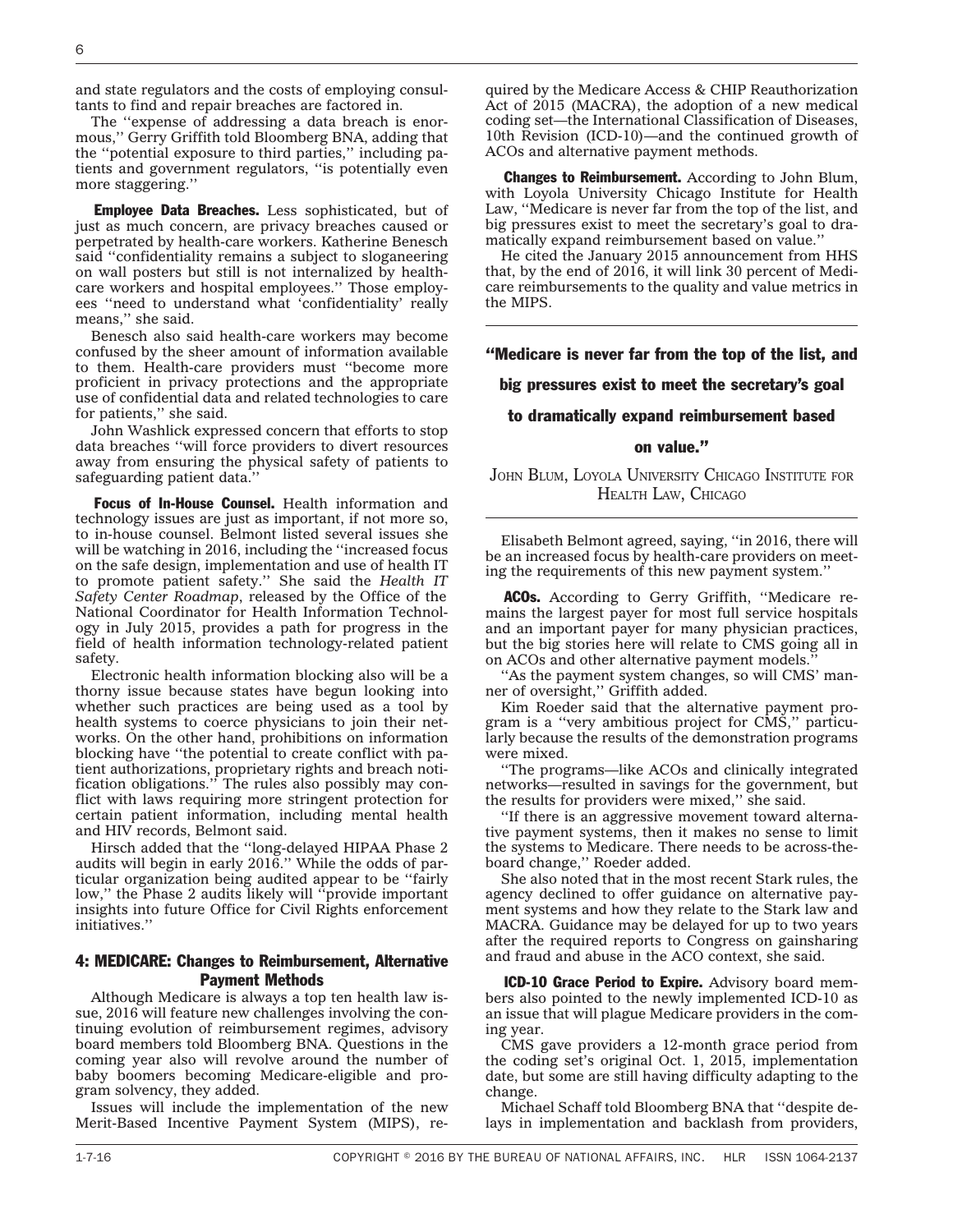CMS reports that the initial transition to ICD-10 has been smooth.''

He added that ''providers will need to continue to work through growing pains related to this new, more detailed coding system in 2016.''

He noted that the CMS has vowed to remain flexible in reviewing coding issues and has developed numerous resources to assist providers in proper submissions, but ''whether Medicare will continue to be this flexible and helpful remains to be seen in 2016.''

**Other Concerns.** Solvency remains a concern for Medicare. Howard Wall said that the program's ''long term fiscal solvency will be on the agenda of the next president, and the next Congress and any budget reform efforts led by House Speaker Paul Ryan will likely target Medicare spending as a piggy bank to fund other programs or cut the deficit.''

As Jack Rovner said, ''the baby boomers are entering their Medicare years at rapidly increasing numbers, so political pressure will grow for better and affordable Medicare coverage backed by assured Medicare solvency.''

As an example, he cited the recently signed budget act, in which ''Congress avoided the big 2016 Medicare Part B bump in hopes of evading a political backlash from irritated senior voters.''

But Mark Kadzielski sounded a word of warning, saying that ''funding Medicare is a significant financial commitment of the federal government, and given the demands from constituents to cut or freeze taxes, politicians have their work cut out for them.''

Meanwhile, Vickie Brown focused on the increased costs expected by Medicare beneficiaries in the coming year.

''Most Medicare beneficiaries will pay significantly higher costs in 2016,'' she said, pointing to expected higher premiums for both Medicare Advantage and Medicare Part D plans.

''In addition, there will be fewer prescription drug plans to choose from in 2016, more out-of-pocket costs, higher deductibles and other cost-sharing requirements that will increase costs to Medicare beneficiaries in 2016,'' she said.

Bob Roth pointed to the implementation of the ''site neutrality'' provision of the Bipartisan Budget Act as ''the biggest Medicare issue at the moment for providers.''

The provision, which prohibits reimbursement under the current Medicare OPPS for services performed in off-campus facilities, is expected to lower overall Medicare spending but also could reduce the instances of hospitals opening or acquiring new off-campus outpatient facilities, he said.

Roth expressed interest in seeing how CMS implements the provision in the coming year as well as ''how quickly CMS does something to clarify the many open questions with implementation.''

### 5: ANTITRUST: Are Transactions Affecting Competition?

As the transactions activity has heated up in the health-care industry, so too has enforcement activity by the federal and state governments.

''As a result of the surge of M&A and other strategic affiliations, antitrust is a serious consideration'' when determining whether transactions can occur in the first

place, according to John Washlick. The Federal Trade Commission and state agencies are very interested in the hospital consolidation trend and will challenge any merger or acquisition they view as reducing patient options, he said.

''The FTC and the DOJ's Antitrust Division were busy in 2015 reviewing a number of proposed acquisitions and mergers.'' They even ''rejected a few,'' Washlick said. ''Heightened scrutiny is expected in 2016 as industry consolidation continues among and between health systems, physician practices and payers,'' he added.

Jack Rovner agreed but warned that ''enforcement resources will be challenged to keep up with the industry's consolidation pace.''

### ''As a result of the surge of M&A and other

#### strategic affiliations, antitrust is a serious

#### consideration.''

JOHN WASHLICK, BUCHANAN, INGERSOLL & ROONEY, **PHILADELPHIA** 

The ''antitrust agencies will continue to have plenty of potential cases to choose from, possibly including the first retrospective reviews of ACOs,'' Gerry Griffith said.

Mark Waxman told Bloomberg BNA he believes the "drive to integrate will face increasing counter pressure'' in 2016 due to government enforcement efforts. He said that a ''drive initiated by payers through a push for narrow and tiered networks might survive scrutiny but, even in that case, antitrust exposure in a particular market may create real counter pressure," he said.

Dawn Crumel pointed to a complaint filed by the FTC opposing a proposed West Virginia hospital merger, and the agencies' joint statement to the Virginia Certificate of Public Need Workgroup, as evidence that the FTC will continue its involvement in state efforts to regulate competition. In the joint statement, the agencies said certificate-of-need requirements are anticompetitive.

Howard Wall also sees a continued increase in activity by the FTC and DOJ. He asked whether health-care market consolidation, which is ''extremely decentralized'' on the provider side, reduces competition and increases costs, or whether ''consolidation, standardization and dramatic cost reductions are the only way to achieve the long-term goals of higher quality and lower cost.''

Katherine Benesch, however, pointed out that ''antitrust enforcement by the federal government has been selective.'' The government has issued waivers ''to encourage consolidation and new cooperative initiatives blessed by the ACA.''

Still, ''hospitals and proposed hospital mergers continue to be attacked for restraint of trade, anticompetitive behavior and foreclosing price competition in specific markets,'' she said.

Richard Raskin said that private antitrust litigation also will be ''hot,'' with a particular emphasis on the alleged exclusionary practices of providers and manufacturers with large market shares.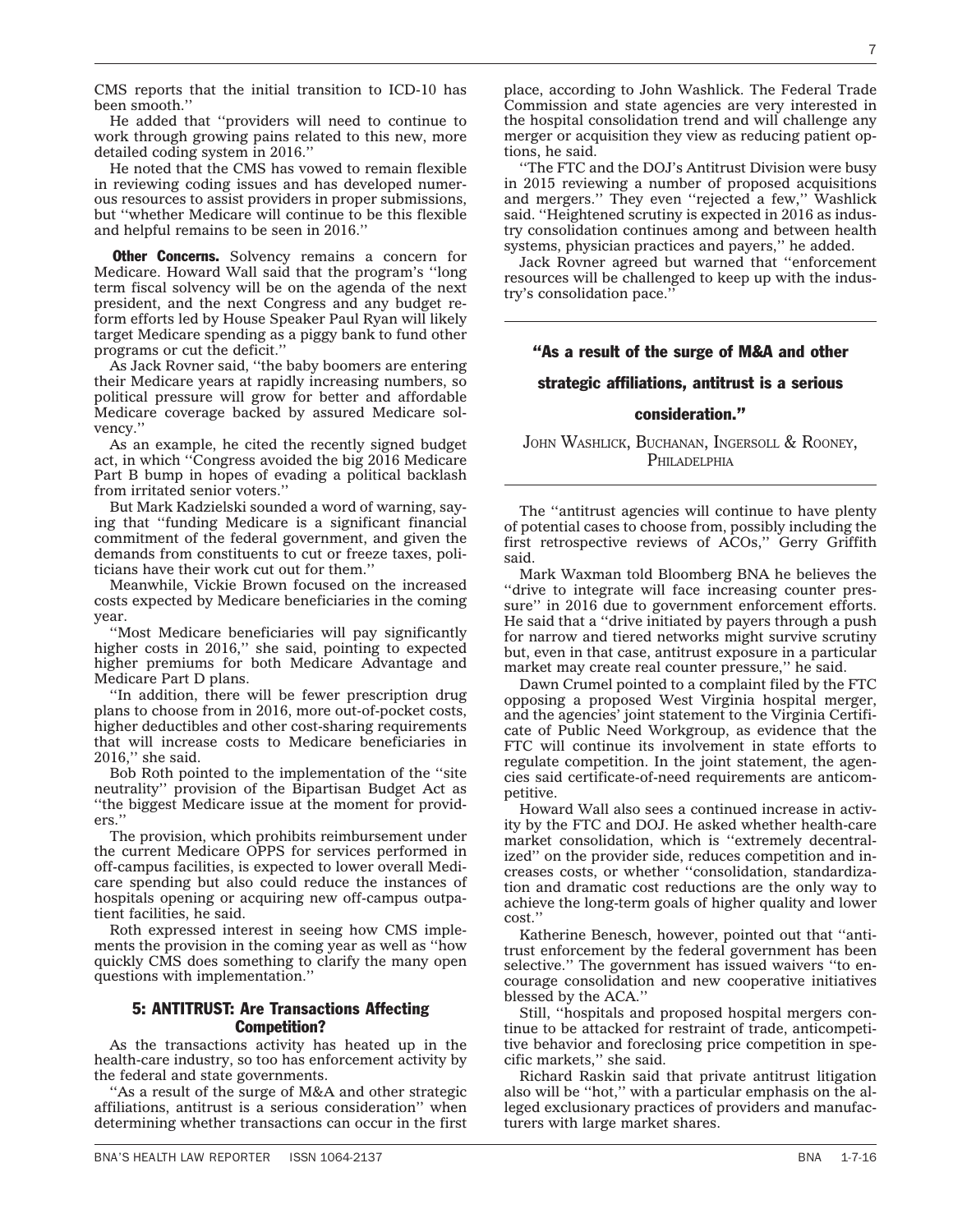**Insurer Mergers.** T.J. Sullivan said the "pending insurance company mergers will be important to watch, as hospitals and physician groups like the American Medical Association express concerns about the effects of further payer consolidation, and the DOJ tries to weigh the effects on competition and consumers.''

Doug Ross questioned whether the Antitrust Division will "step up and oppose the pending insurer mergers" with the same vigor the FTC reserves for hospital mergers.''

#### 6: GOVERNANCE: Resurgence in 2016

Governance issues involving health-care stakeholders always have been important, but they seem to be taking on even greater significance in 2016, board members said. The government's more aggressive enforcement of fraud and abuse laws and a perception that directors should be doing more to ensure compliance to avoid now sky-high damages awards and settlement costs lead the reasons for their resurgence.

Increased transactions activity, too, is putting more pressure on boards to ensure their organizations are in a good position to align with other companies and providers to maximize their reimbursement. And improving cybersecurity is becoming more of a board issue, as companies have been exposed to huge data breaches and hacks. In fact, Michael W. Peregrine, with McDermott Will & Emery LLP, Chicago, told Bloomberg BNA, there is an ''expectation that the board will adopt formal cybersecurity oversight responsibilities.''

Pressure for oversight of cybersecurity issues is coming from yet another source, Reece Hirsch noted. ''The SEC has repeatedly emphasized in the past year that boards that fail to oversee and manage cyber risks do so at their peril,'' he said. ''As the health-care industry experiences an increasing number of significant breaches, this will be a critical corporate governance issues for health-care organizations in the coming year.''

**Compliance Oversight.** "It's a new era for hospital boards, which need to be asking the right questions of management,'' Tom Mayo said. ''Hospital counsel have a vital role to play in prepping their boards for this increasingly critical function.''

Health-care provider boards are evolving, and in 2015, there was a ''notable shift by the larger nonprofit health systems to adopt governance practices more consistent in scope and responsibility with public companies of similar size and operational sophistication,'' Peregrine said. Particular emphasis has been placed on pursuing competency-based board selection; more precise executive succession practices; broader attention to director refreshment mechanisms such as tenure, term and age limitations and fitness-to-serve policies; assuring an equal distribution of labor across board committees; assuring a sufficient number of directors to address the increasing demands of the enterprise; and greater engagement between the board and the executive leadership team, he said.

Sandy Teplitzky said directors should read the HHS OIG's *Practical Guidance for Health Care Governing Boards on Compliance Oversight*. This guidance ''is intended to assist health-care providers understand the role, obligations and expectations of board members,'' he said.

The guidance isn't ''intended to set any particular standards or baseline,'' he said. ''Rather, it sets out the

types of questions that board members should ask and provides suggestions as to what board members should do with the answers they receive.''

''Clearly, boards are responsible for setting the 'tone at the top' and ensuring that the organization has a comprehensive and credible compliance program,'' Teplitzky said.

Kim Roeder said health-care attorneys will be challenged in 2016 to assist directors ''in understanding the environment in which their organizations operate and their oversight responsibilities.'' The environment is extremely complex, and boards increasingly face multilevel regulation, shifting priorities and uncertainties in government funding, she said.

Individual Accountability. Directors and officers—and their attorneys—also need to be aware of an increased emphasis on individual accountability, board members said.

In 2015, there was a ''notable shift by the larger

nonprofit health systems to adopt governance

practices more consistent in scope and

responsibility with public companies of similar size

### and operational sophistication.''

MICHAEL W. PEREGRINE, MCDERMOTT WILL & EMERY LLP, CHICAGO

Peregrine pointed out that in one 2015 case, an appeals court upheld the assessment of \$2.3 million in damages against a nursing home's officers and directors, who were accused of a breach of fiduciary duty that contributed to the deepening insolvency of the organization (*Official Comm. of Unsecured Creditors ex rel. Estate of Lemington Home for the Aged v. Baldwin*, 777 F.3d 620, 2015 BL 16998 (3d Cir. 2015)). He said the appeals court's analysis ''provides useful baseline references to board conduct that may violate the duty of care, trigger a punitive damages award and contribute to the organization's 'deepening insolvency.' ''

Sandy Teplitzky said that, although the Yates memo doesn't break new ground, it will have repercussions throughout 2016. It is ''an intensification of the DOJ's policy of threatening and indicting hospital and institutional board members and executives for alleged violations of the FCA, Stark Law and AKS,'' Katherine Benesch said.

Peregrine said the memo's most likely effect on providers ''may be on the organization's approach to legal compliance, its management of internal investigations, the provision of directors and officers insurance and indemnification, and board interaction with management on matters of regulatory concern.''

State-Level Issues. Gerry Griffith said he sees continuing attention on governance issues at the state level. State attorneys general and other regulators ''will continue to focus on conflicts of interest and insider deals'' as they review major transactions, he said.

Washlick agreed, saying community and state officials are calling boards to task ''with respect to how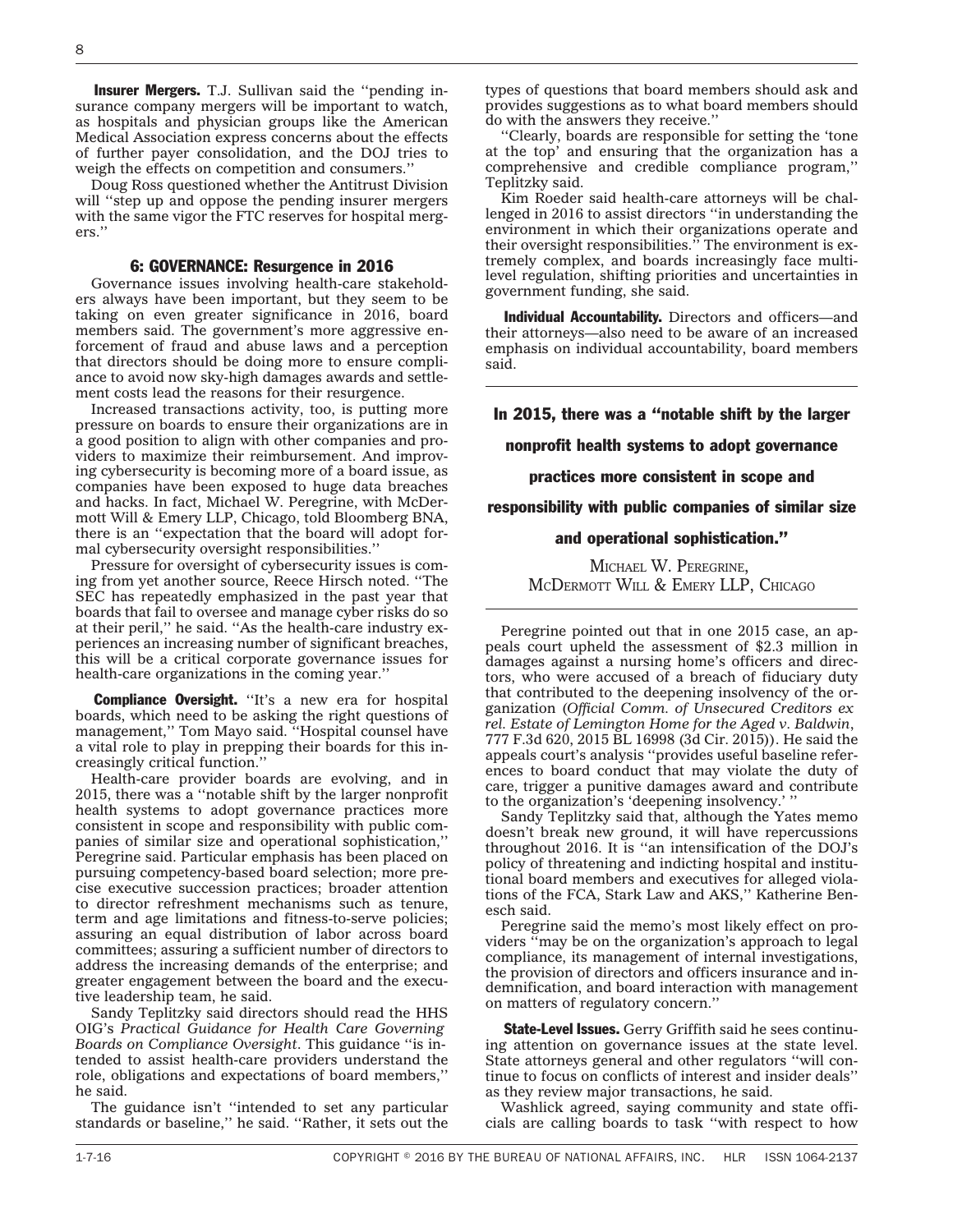BNA'S HEALTH LAW REPORTER ISSN 1064-2137 SALE AND THE SERVICE STATES IN THE SERVICE STATES IN THE SERVICE STATES IN THE SERVICE STATES IN THE SERVICE STATES IN THE SERVICE STATES IN THE SERVICE STATES IN THE SERVICE STATES

they are exercising their fiduciary duty of care when exploring strategic partners and alternatives.''

#### 7: QUALITY: Permeating All Facets of Health Law

One issue that touches all aspects of health law is a concern for quality of care. Almost every issue in this year's top ten—from hospital/physician alignment to fraud and abuse enforcement—includes at least some indication that the decision makers involved are concerned about maintaining and improving the quality of care that is available to patients.

John Blum told Bloomberg BNA that in the coming year ''increasing pressure will be felt to expand quality metrics to cover areas like patient engagement and social determinants of health that are hard to quantify.''

Tom Mayo agreed, saying that ''we've reached a tipping point where quality is sufficiently critical to enough aspects of health law that it has become as important to hospital boards as it is to patients and regulators.''

**Medicare Payments.** According to Vickie Brown, one of the primary goals of the ACA was to lower the costs of Medicare. She told Bloomberg BNA that the ''CMS anticipates that through a number of different initiatives, including the quality of care initiatives, Medicare costs will be lowered by as much as \$260 billion through 2016.''

She also pointed out that the percentage of reimbursement to providers based on quality and value of service is expected to increase.

Brown said that ''this anticipated increase in 2016 is a clear indication that payers are becoming more serious about making quality and value a part of the reimbursement formula and will cause more consolidation of providers in the health-care market.''

Alternative Ventures. FTC officials have gone on record saying that one way to avoid consolidation in the health-care market and still be sensitive to the need to improve quality of care is by participating in alternative collaboration ventures, such as ACOs and population health initiatives.

According to Michael Schaff, ''ACOs will continue to struggle to combine cost savings and quality of care.'' The ability of these organizations to understand and utilize data that measures quality of care will remain essential if ACOs are to stay competitive in 2016, he said.

Gary Herschman agreed, saying that ''providing quality, cost-effective care is clearly the name of the game in the new, post-ACA health-care marketplace, and is imperative in connection with clinical integration efforts and succeeding in population health initiatives and risk-based ventures.''

### Providers should spend 2016 focusing on

#### strategies to implement the IOM report's

### recommendations for eliminating diagnostic errors.

ELISABETH BELMONT, MAINEHEALTH, PORTLAND, ME.

But Kim Roeder sounded a note of caution. She said that there are ''lots of quality metrics for providers to

monitor, though the efficacy of those measures is unclear.''

She added that the ''mid-year report by the Medicare Payment Advisory Commission was interesting because it questioned whether the many quality metrics in use actually lead to better outcomes and lower costs.'' She noted that ''providers are devoting resources to meeting quality criteria, but the report raises a question as to whether that really promotes better outcomes.''

**Diagnostic Errors.** The Institute of Medicine (IOM) in 2015 released a report that focused on eliminating diagnostic errors, which the report claimed ''persist throughout all settings of care, involve common and rare diseases and continue to harm an unacceptable number of patients.''

Elisabeth Belmont told Bloomberg BNA that this report should be a particular point of emphasis for providers looking to increase the quality of care they offer.

Pointing out that diagnostic errors are ''a leading cause of malpractice claims, and these claims are more likely to be associated with patient deaths than other types of medical errors,'' Belmont said she believes that providers should spend 2016 focusing on strategies to implement the report's recommendations.

### 8: HEALTH PLAN REGULATION: Plans Face Challenges in 2016

Health plan regulation ranked high on many board member's lists of health law issues to watch in 2016. Changes in policy wrought by the ACA, and the survival of the Obama administration's pivotal health-reform initiative itself, will affect how health-care attorneys advise health plan clients in the coming year, they said.

''Health plans are facing enormous challenges,'' Kirk Nahra told Bloomberg BNA. These include data issues, cybersecurity risks and antitrust concerns, he said. They are also concerned with the continued viability of ACA-inspired business models, mounting regulatory obligations and cost challenges, Nahra said. ''Expect to see lots of change in the business environment for health plans over the next few years, with the need for government regulators to stay on top of these developments while not unduly impeding them.''

Howard Wall said that, in light of the government's win on the subsidy issue in *King v. Burwell*, 135 S. Ct. 2480, 2015 BL 202885 (U.S. 2015), ''there should be an expectation that the implementation of the ACA can proceed on a more reasonable timeline.'' However, he said, ''with the entire GOP presidential field vowing to repeal Obamacare and the new Congress led by Paul Ryan pressing forward with repeal votes, the battle to keep the gains in coverage achieved by the ACA will continue during 2016.''

Narrow Networks. Kim Roeder said that the issues with narrow networks—that is, plans that limit the number of in-network providers—are still around, and John Blum predicted that network adequacy will be an even bigger issue for plans as they struggle to balance access pressure with the need to control costs.

''It will be interesting to see, in different markets, which of these competing pressures prevails,'' Richard Raskin said.

''Just how narrow networks may be already is a critical issue and could be more so if all the pending insurer mergers are approved,'' Mark Waxman told Bloomberg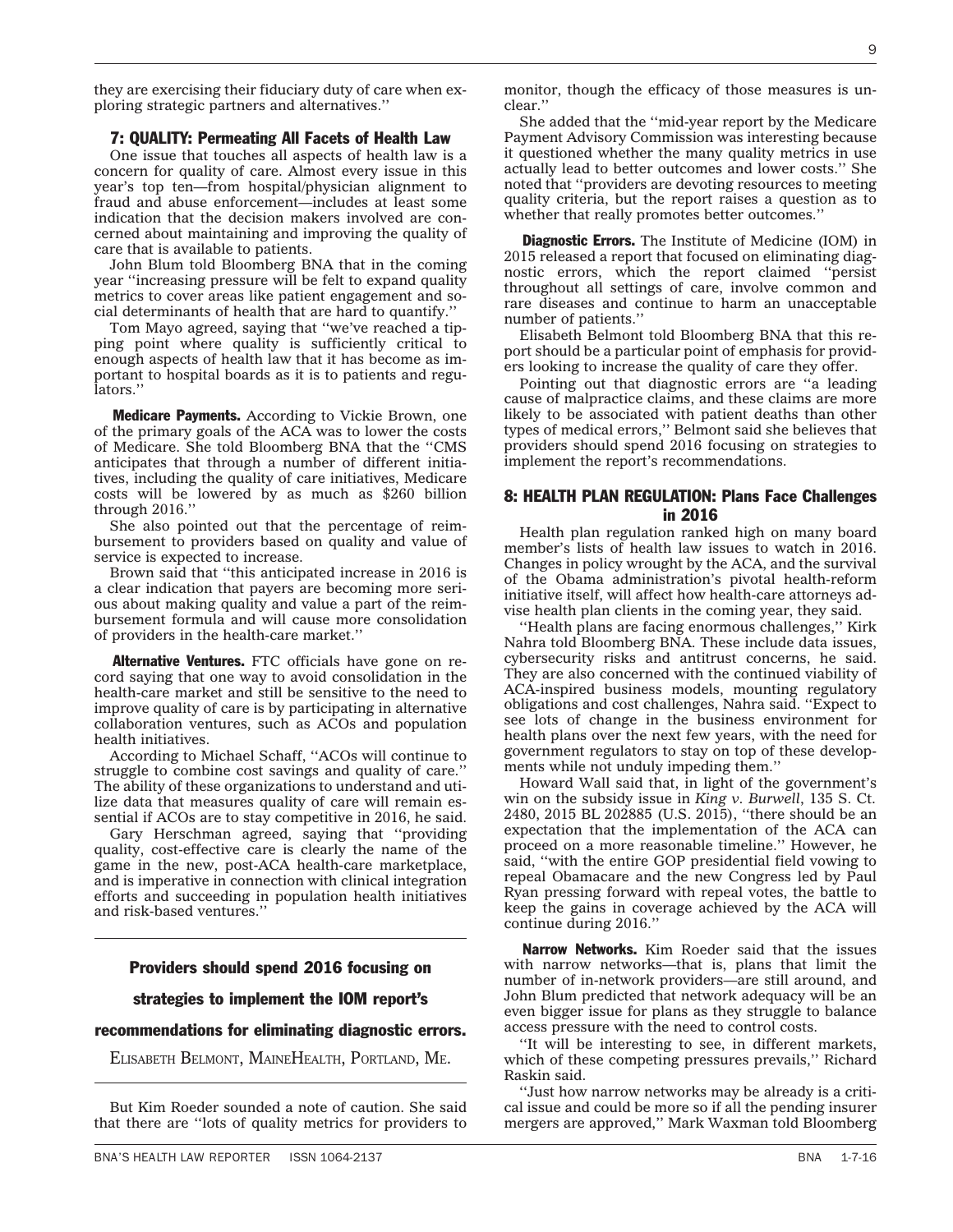BNA. Waxman said the other main issue he sees arising in 2016 is whether plans will ''take the lead on quality improvement or simply try to drive costs down.''

Reece Hirsch foresees problems with HIPAA compliance growing out of health plan reform. ''State health exchanges are requesting large volumes of plan member data from participating health plans,<sup>5</sup> he said. ''That information sharing can raise complex HIPAA compliance issues if it is not properly structured and limited.''

Jack Rovner said to expect ''further moves to consolidate, further co-op financial failures, further moves to narrow networks in benefit design and further moves to payer-provider collaboration of real 'partnerships' focused on the ultimate consumer, rather than the traditional zero-sum buyer-vendor arrangement.''

### ''Just how narrow networks may be already is a

#### critical issue and could be more so if all the

#### pending insurer mergers are approved.''

J. MARK WAXMAN, FOLEY & LARDNER, BOSTON

In the private health insurance market, Vickie Brown said, ''insurance premiums, deductibles and co-pays have been rising significantly, and employers are shifting more of the costs of health insurance to employees.'' She predicted the HHS's Department's Center for Consumer Information and Insurance Oversight ''will decide to play a more significant regulatory role'' in 2016 ''to address the issue of increased health insurance costs being shifted to employees.''

Mark Kadzielski said health plans will become targets of regulatory enforcement under the ACA's antidiscrimination regulations and the Mental Health Parity Act. State enforcement also increasingly will be a focus in 2016, he said.

Future of ACA? The coming year "will be another year of political challenges to the ACA,'' Katherine Benesch told Bloomberg BNA, with Republicans still calling for its wholesale repeal. The House's legal challenge to cost-sharing payments made to insurers by the HHS (*U.S. House of Representatives v. Burwell*, D.D.C., No. 14-1967, *filed* 11/21/14), and the Supreme Court's second look at the contraceptive mandate (*Zubik v. Burwell*, U.S., No. 14-1418, *review granted* 11/6/15) ''must be watched,'' she said.

Nahra said he is amazed by ''how many legal challenges remain to key portions of Obamacare.'' This, he said, ''results in ongoing disruption of the reform program, nitpicking at the edges that reduce the effectiveness of the programs—making it less likely that the overall package will 'work'—and uncertainty and confusion with each major challenge.''

''The apparent failure of so many of the exchange coops and similar off-shoots is also creating a lot of new concern,'' Nahra said. ''All of this uncertainty and confusion is not good for any element of the health-care system.''

Lowell Brown predicted that discussions about the reform of the ACA will begin immediately after the November election, regardless of which party is in power.

Although several advisory board members suggested that Congress would be looking particularly at a repeal or revision of the ''Cadillac'' tax in 2016, that already has occurred, with a late-2015 vote to delay the tax's effective date.

Doug Ross told Bloomberg BNA that ''the war over the future of the ACA is far from over and likely will be decided by the marketplace and not in the courts.''

### 9: TELEMEDICINE: Driving Delivery Innovation

Telemedicine, or telehealth, is expected to play a larger role in the coming year, given the development of technologies to allow more remote access to health-care providers, as well as insurers' expansion of coverage for such services, advisory board members said.

According to Phil Zarone, technological changes, and the pace at which they are occurring, make it ''difficult for health-care providers to know how to apply existing law'' in the health-care field.

In addressing the growth of telemedicine, Vickie Brown predicted that developing technologies will be used, ''to increase access to and delivery of health care to more individuals at a lower cost,'' such as in a homebased setting.

''Telemedicine will continue to expand as a vehicle for the delivery of health-care services,'' Mark Kadzielski said. For consumers, it provides increased access to services, while incentives in the MACRA have provided health-care entities with reasons to adopt it, he said.

Legal Hurdles to Overcome. Kadzielski warned, however, that the ''legal issues surrounding telemedicine are many, and the pitfalls are significant.'' The failure to ''properly structure telemedicine agreements, including credentialing providers who are rendering actual services to patients, is a chronic problem that will only get worse,'' he said.

Additionally, the failure ''to properly secure health information transmitted and stored by providers, telemedicine entities and others in the chain of electrons will continue to create privacy risks.''

The ''explosion'' of telehealth and its increasing use as a means of improving access in rural areas and augmenting specialties makes it attractive to academic medical centers ''looking for new sources of revenue and non-U.S. specialty providers,'' Gerry Griffith said.

But, John Washlick said, ''many states and thirdparty payers haven't yet caught up with the technology that supports telemedicine.'' Implementing telemedicine in some states ''is a cumbersome endeavor and often involves negotiating draconian local laws pertaining to the corporate practice of medicine and fee splitting,'' he said.

State Licensing Concerns. The increased use of telemedicine also depends, to some extent, on state licensing requirements. Michael Schaff said that 11 states in 2015 adopted the Federation of State Medical Board's Interstate Medical Licensure Compact, and nine other states have introduced legislation to follow suit. This compact provides for an expedited licensure process for eligible physicians and is intended ''to improve license portability and increase patient access to care,'' he said. The compact ''may eliminate some of the barriers to practicing telemedicine across state lines.''

Vickie Brown predicted that flexibility in state licensure, created by tools like the multistate compact, ''will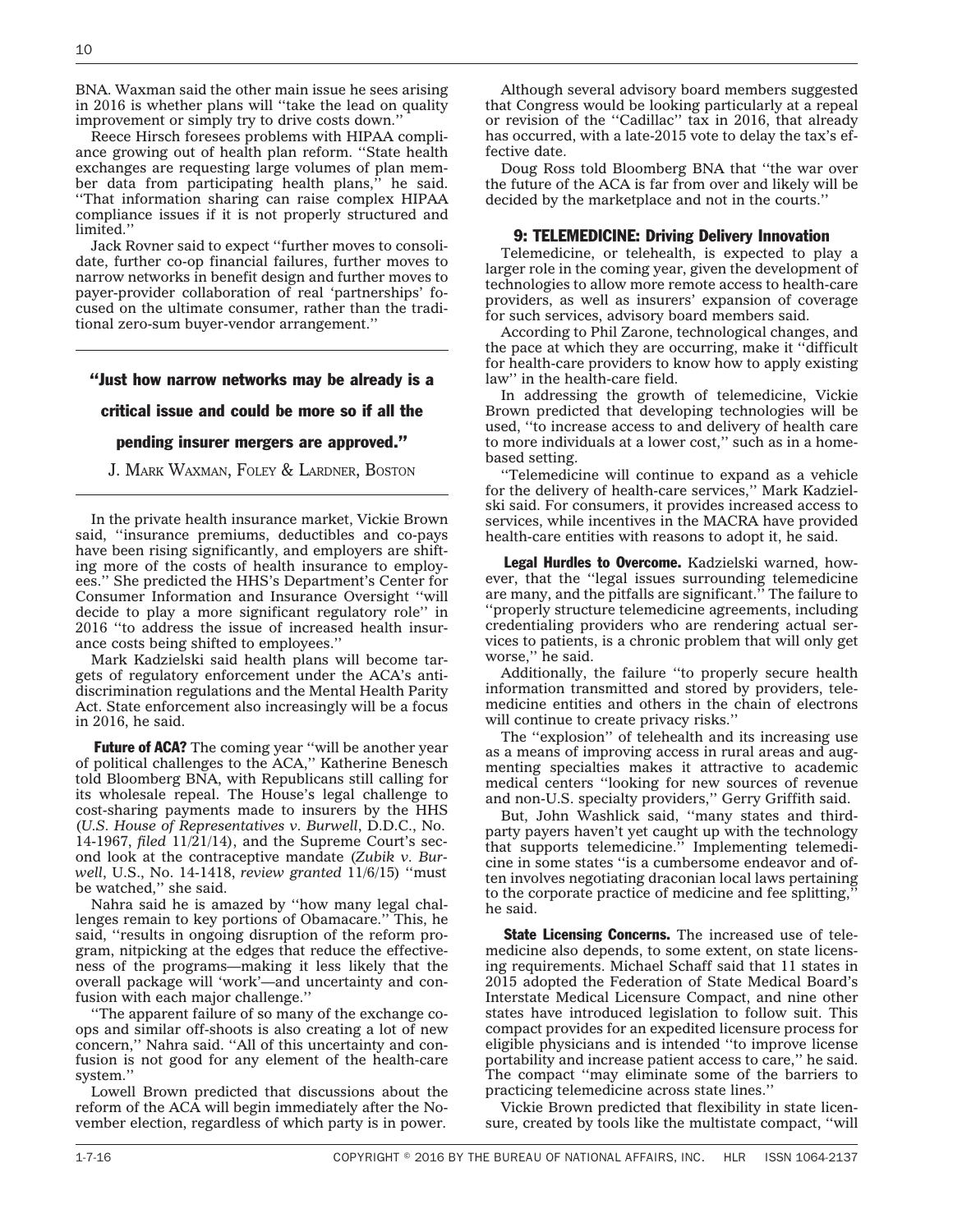place increased pressure on payers to focus on increased reimbursement for telemedicine.''

John Blum suggested that ''this may be the time for the law finally to catch up as there is an increased focus on these technologies in the face of access and competition pressures.''

Schaff also noted that professional liability issues concerning telemedicine will become important in 2016. ''Providers who engage in telehealth need to check their malpractice insurance coverage to determine whether it includes telemedicine/telehealth services,'' he said.

### Flexibility in state licensure, created by tools like

### the multistate compact, ''will place increased

### pressure on payers to focus on increased

#### reimbursement for telemedicine.''

VICKIE YATES BROWN, FROST BROWN TODD LLC, LOUISVILLE, KY.

Gary Herschman noted that mid-level practitioners also ''are playing a greater role in expanding access to care via these technologies.''

### 10: MEDICAID: Cost of Expansion and Managed Care Adoption

Medicaid will present two interrelated but distinct challenges for health lawyers in the coming year, according to advisory board members.

The first involves the expansion of the Medicaid program under the ACA, along with the extent to which it has affected the budgets of the states that chose to participate, even after considering the federal funds that are available to cover the costs until 2017.

The second involves agreements with managed care organizations, which states are entering to defray those costs.

**Expansion Costly.** According to John Blum, "there are still some states in play on the expansion front but regardless of where a state stands, cost containment, oversight and coverage issues pose challenges.''

But, Vickie Brown said, those states that decided to expand their Medicaid programs under the ACA ''are finding that in spite of the fact that the federal government is covering the cost for the newly eligible individuals insured through Medicaid through 2017, they did not adequately anticipate or budget for the actual costs to implement Medicaid expansion.''

She said that she believes that the states whose budgets are overwhelmed by the costs will reconsider their decision to expand the program and that even more states will reconsider after 2017.

T.J. Sullivan said that CMS flexibility is the key to getting states to expand their Medicaid programs.

''CMS has shown more flexibility, and states like Montana have responded favorably, but it may be after the next election cycle before a significant number of holdout states come to the table,'' he said.

Howard Wall agreed, saying that, ''after the 2016 election, with President Obama out of office, the political lightening rod for conservatives will be removed and strong pressure from provider groups could lead more states in the direction of accepting expansion, especially if it can be packaged as a politically acceptable Medicaid reform program.''

Mark Kadzielski expressed hope that the election year politics might actually help expansion. ''The expansion of state Medicaid programs is the other shoe that will help fulfill the promise of the ACA,'' he said.

''In this election year, there is hope that more expanded coverage will be accomplished albeit for purely political reasons,'' he added.

**Managed Care Regimes.** Wall said that it is likely "that the lame duck administration will continue to look favorably on granting waivers to implement Medicaid managed care and other initiatives as a way to achieve expansion and fulfill the aspirations of the ACA.''

With the increase in covered individuals caused by the Medicaid expansion that has already occurred under the ACA, ''the challenge of cost will continue to force a push to managed care,'' Mark Waxman said.

However, he pointed out that one major issue that has yet to be settled will be ''how that will play out in terms of whether there are an adequate number of practitioners to provide the necessary access, and whether states will pay for that access where there are shortages.''

Jack Rovner predicted that ''the growth of managed Medicaid will increase as an apparently financially- and care-management-attractive alternative for states and a significant business expansion opportunity for health insurers.''

''Managed Medicaid, whether through SSA Section 1115 waivers alone or in combination with ACA Section 1332 State Innovation Waivers, is likely to continue to be an attractive alternative to Republican state politicians who eschew ACA Medicaid expansion,'' he added.

#### HONORABLE MENTION: TAXATION

One issue that nearly cracked the top ten, and thus earned an honorable mention for this year's outlook was taxation, as board members identified challenges for nonprofit health-care providers on both state and federal fronts.

A property tax case from New Jersey left a number of board members questioning whether nonprofit providers will be able to maintain their tax-exempt status in the coming years. Although many states and localities recognize a real property tax exemption for charitable institutions, including nonprofit hospitals and health systems, a New Jersey tax court in June ordered a health system to pay back taxes on parts of its organization that were operated on a for-profit basis (*AHS Hosp. Corp. v. Town of Morristown*, 28 N.J. Tax 456, 2015 BL 206190 (N.J. Tax Ct. 2015). These included the hospital gift shop and other operations.

The parties settled their dispute in November. The hospital will pay over \$15 million in back taxes and interest and approximately \$1 million each year going forward.

Michael Schaff said the tax court's ruling could have ''a significant impact on the tax-exempt status of nonprofit hospitals across the country.'' He advised that providers in 2016 review their activities ''to determine whether their operations and structure allow the hospital's property to be used substantially for profit.''